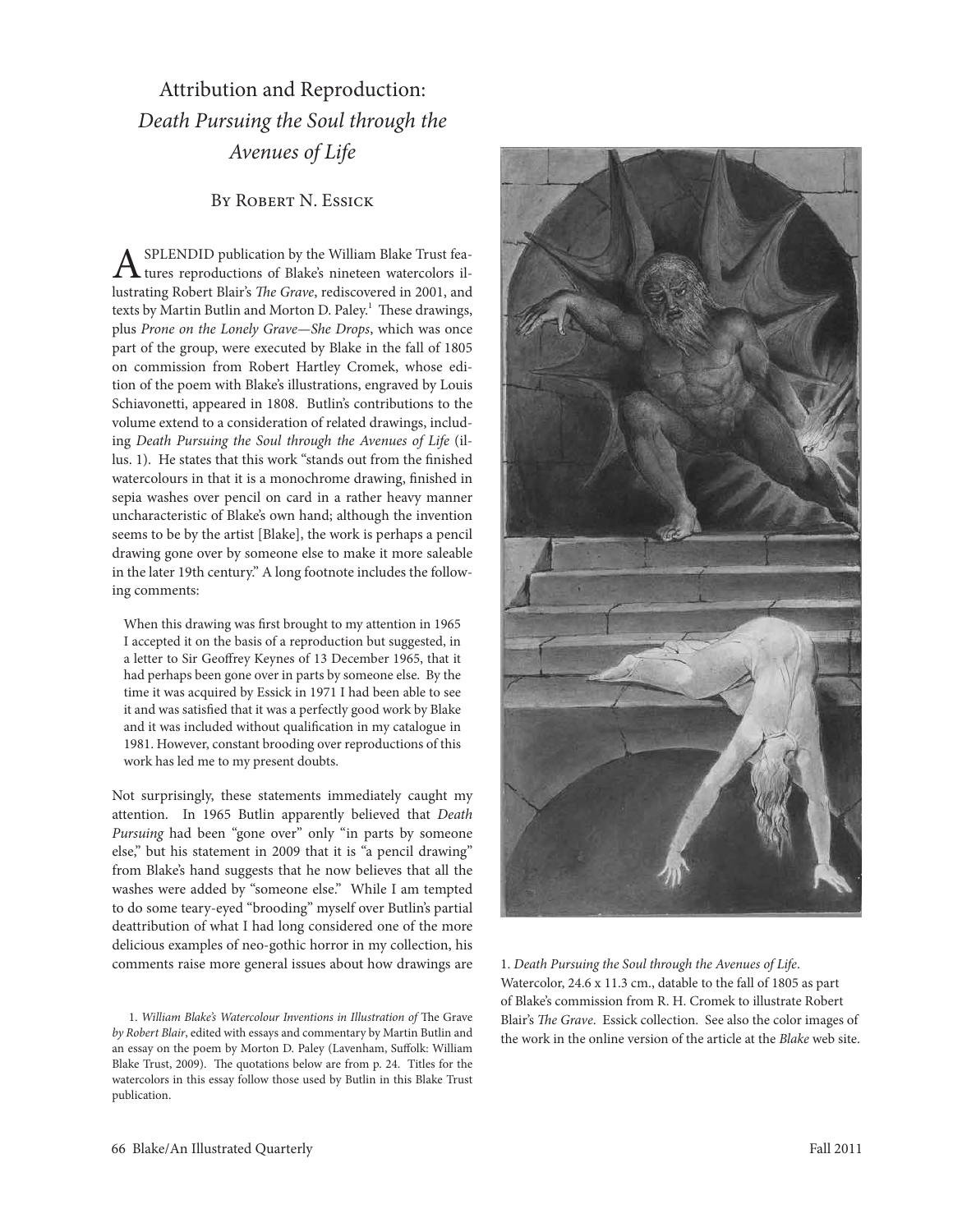attributed, how the scholar/connoisseur converts subjective responses into convincing propositions, and how reproductions can play a role in those endeavors.

The basis for Butlin's change of mind would have confounded an earlier generation of art historians. For purposes of attribution, confrontation with the original work of art was not only essential but definitive. The use of reproductions of any sort was eschewed; as late as the 1960s, many art historians still refused to use color reproductions because they were thought inevitably to be misleading. Such attitudes require revision in light of recent developments in high-resolution digital imaging. I believe that digital reproductions of sufficient quality can indeed be the basis for the attribution (or deattribution) of two-dimensional works of art, even after studying the original, in just the manner that Butlin describes. But what sorts of "reproductions" was he brooding over?

I first saw *Death Pursuing* at Charles Sessler, Inc., a famous bookshop in philadelphia, in the summer of 1971. Mabel Zahn, sessler's employee of many years who oversaw prints and drawings, told me that she had been corresponding with Ruthven Todd about the work, and that Todd had in turn told Butlin about it. In a letter to me of 19 August 1971, Zahn stated that she had sent Todd a "photostatic copy" of *Death Pursuing*. This was apparently in the previous year, for in a letter of 1 December 1970 from Todd to Zahn, he indicates that he had seen some sort of reproduction but also remarks "if you have the drawing photographed, I'd really appreciate a copy." Todd's letter begins with the forceful statement that "I find that Martin Butlin agrees with me that Mrs. Holmes's Blake [*Death Pursuing* was then in her collection] is indeed a genuine, if perfectly horrible and disgusting, piece of his work."2 Apparently these opinions were based on the "photostatic" copy, a term that could refer to any number of photographic or electrostatic reproductions.<sup>3</sup> This apparently was not a conventional photograph, given Todd's request for one "if you have the drawing photographed."

The later history of reproductions of *Death Pursuing* is equally unprepossessing. I know of only a few prior to the Blake Trust volume of 2009, all in black and white except for a much reduced color illustration on page 16 in Sotheby's New York catalogue of 2 May 2006 offering the nineteen *Grave* watercolors for sale. Unfortunately, sotheby's illustration shifts the lighter tones toward a muddy brown. To create a far better reproduction, I asked John sullivan, head of imaging services at the Huntington library, to produce a series of high-resolution images, including details of selected features. He used

2. Chacun à son goût. Zahn included a photocopy of Todd's letter with her letter to me of 19 Aug. 1971.

3. see Thomas landau, *Encyclopaedia of Librarianship*, 2nd ed. (london: Bowes & Bowes, 1961) 121: "The 'photostat' has after many years become a household word among librarians and readers, and is indiscriminately used in describing any photographic reproduction of a document. It is in fact a trade name, and a 'photostat' copy of a document is one produced by the 'photostat' apparatus." The term has also been used to refer to electrostatic reproductions, such as a copy by Xerox technology.

a phase One p 45+ imaging back mounted on a Hasselblad camera. The digital file for the complete design is a 72.2 MB TIFF with dimensions of 6527 x 3853 pixels. At true size (that is, the size of the original) this yields a 645ppi image. The file of the complete image permits areas as small as 25 x 16 mm. in the original to be enlarged to a monitor image of 46.5 x 27.5 cm. without pixelation. Detail shots of the steps, the winged figure's torso and face, and the female's neck and hair allow for magnification approximately four times greater than enlargements based on the digital file of the full image. In early 2009, I sent a DVD of the file of the complete design to John Commander, executive director of the Blake Trust, for reproduction in the trust's *Grave* publication. I believe that this digital image is the basis for the reduced (16.5 x 7.7 cm.) color illustration on page 24.

A few guidelines can now be drawn. Basing attributions on reproductions is a dicey game. It is always helpful to know which have been consulted. Among the several reproductions of *Death Pursuing*, only the digital images described above are in my view sufficient for questioning an attribution previously made upon viewing the original work. I hope that Butlin was shown the digital file I sent to the Blake Trust and that his opinions are based, at least in part, upon it rather than the inferior reproductions available between 1970 and 2008.

The reproduction accompanying the printed version of this essay must also be classified as inadequate for attribution studies. Accordingly, I hope that interested readers will consult this journal's web site and view this article and its six color images available there.<sup>4</sup> Although the online reproductions do not have the resolution of the TIFFs, they should be capable of confirming (or questioning) the observations about many of the details in *Death Pursuing* presented here. The 300ppi enlargements of the twenty *Grave* watercolors available in the *William Blake Archive* <http://www.blakearchive. org> permit close study of those related works.

The high-resolution TIFFs greatly assist investigation of *Death Pursuing*. In several respects, they are superior to using a magnifying glass to look at the original. The field of vision is much larger, particularly compared to lens magnifications above the power of five. Zooming in and out and panning across the entire work are smoother and easier. Although I have been looking at the original drawing on and off for forty years, I did not notice several salient features until I studied the TIFFs side by side with the original.<sup>5</sup> What I found leads me to some perceptions that differ from Butlin's.

In the Blake Trust volume, Butlin calls *Death Pursuing* a "monochrome drawing" in "sepia" washes "on card"; these are among the reasons that it "stands out from the finished watercolours." sepia means a brown tone, although I find that art historians sometimes use it in reference to the sort of gray and black washes that dominate *Death Pursuing*. There are, how-

<sup>4.</sup> The images in the online version are 300ppi JpeGs.

<sup>5.</sup> I was greatly assisted in this endeavor by the sharp eyes of Joseph Viscomi, the first to notice the red lines described below.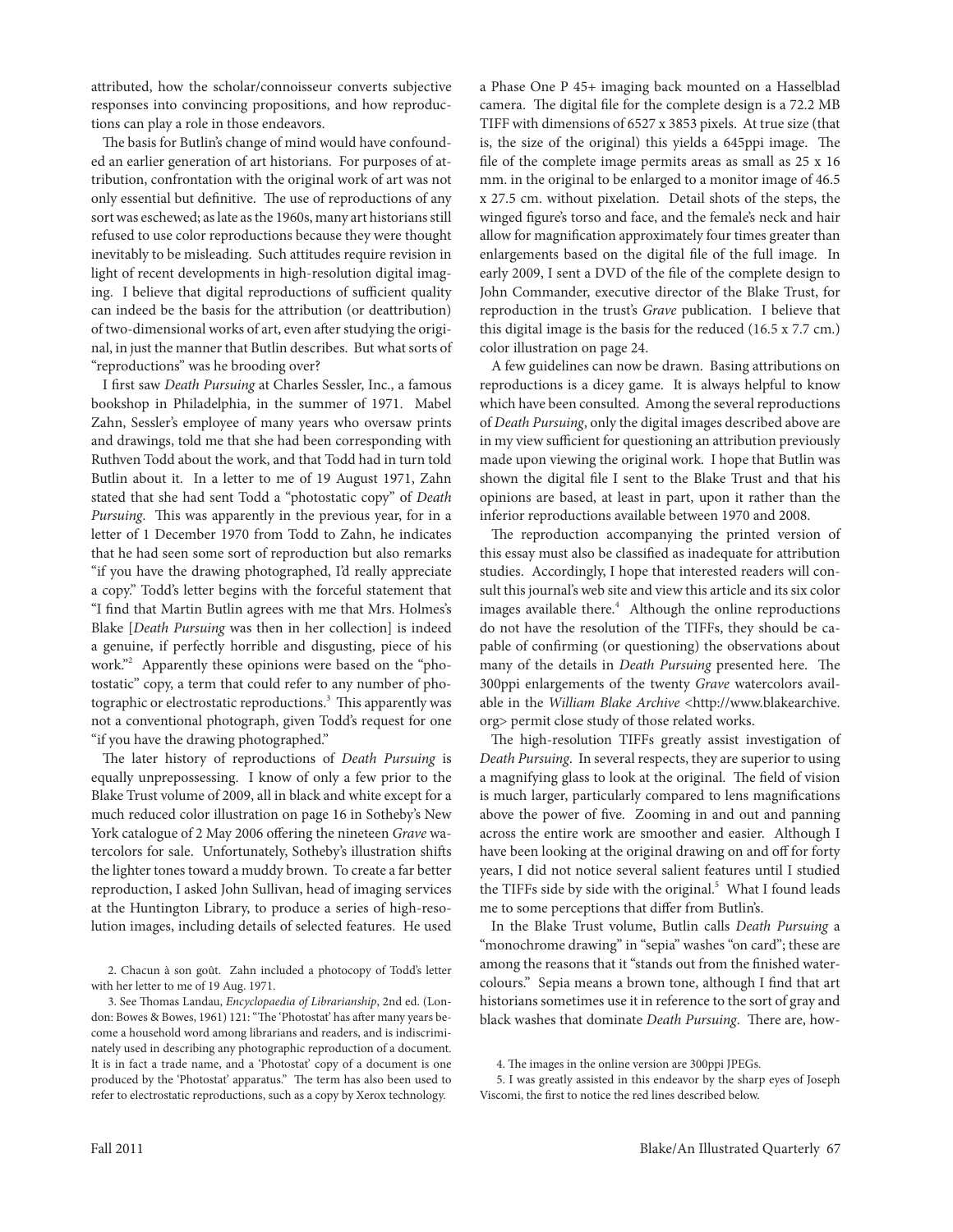ever, at least two other colors in the drawing. The most easily perceived is a patch of blue on the right lower chest of the winged figure (Death), just above and to the right of his right lower thigh. Other, thinner blue washes also highlight his right knee, his right upper arm, his beard and hair (note particularly the area just right of his mouth), a triangular section of the wing just above his left shoulder, wing segments right of his left arm, two small ovoid patches above and to the right of the flames (presumably of a torch) covering Death's left hand, two dark areas below his lower left leg that lie between the shafts of light emanating from the flames, and (very thinly applied) the three step risers below Death and the step left of and below the right foot of the female figure (the Soul). Some of these blue areas have a slightly greenish appearance and may be either a diluted version of the blue on Death's chest or a different color. The two brown spots on Death's face, one on his beard below his mouth and one above his right eye, are stains unrelated to the purposeful coloring. The most interesting color touches are the (six?) fine red lines, each only about 1 mm. long, on the back of the Soul's neck. These suggest that Death had grasped his victim around her neck, leaving bloody marks behind, and has just thrown her into the abyss with his extended right hand. Both the blue and red hues have probably faded over the years.

*Death Pursuing* was not executed directly on a card but on paper, 0.2 mm. thick, mounted on a dark ivory, pebble-grain paper 0.23 mm. thick.<sup>6</sup> The two layers, neither with any visible watermark, are slightly separated along their lower left edges. The back of the mount shows that it was at one time glued to yet a third backing; removal skinned the mount and exposed the back of the leaf on which the drawing was executed. Although the positioning of the twenty *Grave* watercolors on their mounts does not permit easy measurement, the 0.2 mm. paper of *Death Pursuing*, when placed upside down next to two of the twenty, appears to be of about the same thickness.<sup>7</sup> The 0.23 mm. backing paper does not match the mounts of the twenty watercolors, although one cannot completely rule out the possibility that this watercolor was once attached to the same type of mount.

Butlin states that the washes in *Death Pursuing* are "over pencil." This seems likely, although there are very few lines I have been able to identify as pencil. One such line curves slightly above the arched upper reaches of the portal above Death. The colorist changed the position of the arch, particularly on the left, and thus the pencil line was covered by only a light gray wash rather than the dark wash within the arch. Another line possibly in pencil wraps around the wing strut just above the torch. The colorist did not follow the line below

the strut. There may of course be a good many other pencil lines, now covered by the watercolors.

The attribution of a work of art cannot be made in complete isolation from the possible contexts of its production. In this instance, we have two contexts to consider: Blake's execution of the illustrations in 1805, and the coloring of *Death Pursuing* "in the later 19th century" proposed by Butlin. Both need careful consideration.

No one has questioned the belief (I am tempted to call it a fact) that Blake designed *Death Pursuing* in response to Cromek's commission to illustrate *The Grave*. 8 R. H. Cromek's son, Thomas Hartley Cromek, wrote the following on the back of the mount:

Illustration to "Urizen" – a poem by William Blake – who also made this drawing– It belonged to my father. Thomas <sub>-</sub> H. Cromek

The error in associating the design with Blake's *Book of Uri*zen may have been based on similarities between Death and some of the more horrific figures in that illuminated book. Allan Cunningham, in his 1830 biography of Blake, describes several designs in *Urizen* and claims that one of the "exploits" of an "evil spirit" pictured in them is "to chase a female soul through a narrow gate and hurl her headlong down into a darksome pit."<sup>9</sup> Cunningham, who lived with the Cromek family from April to the fall of  $1810$ ,<sup>10</sup> was very probably describing *Death Pursuing*. The drawing may have become dissociated from other *Grave* designs and identified with *Urizen* as early as 1810, and almost certainly by 1830. *Death Pursuing* probably remained in T. H. Cromek's possession until at least 1863, for he appears to be referring to it when he notes in his journal that the copy of *Urizen* in the British Museum "does not contain the subject which I have by him and which I was told by Mr. Frost A.R.A. formed one of the illustrations."<sup>11</sup>

8. For the first consideration of the work in the context of the *Grave* project and identification of the passage illustrated, see Essick, "A Preliminary Design for Blake's *Grave*," *Blake Studies* 4.2 (spring 1972): 9-13 and cover illus. *Death Pursuing* is also reproduced and discussed in Essick and Morton D. Paley, *Robert Blair's* The Grave Illustrated by William Blake (london: scolar press, 1982) 75-76 and illus. 25.

9. Allan Cunningham, *Lives of the Most Eminent British Painters, Sculptors, and Architects*, reprinted in G. e. Bentley, Jr., *Blake Records*, 2nd ed. (New Haven: Yale University Press, 2004) 638.

10. Biographical introduction in Allan Cunningham, *Poems and Songs*, ed. peter Cunningham (london: John Murray, 1847) xxv-xxvi.

11. Quoted from the partial transcription of the manuscript journal by the book dealers John Hart and Chris Johnson in a typescript titled "Robert Hartley Cromek and Thomas Hartley Cromek with Records of Blake and Turner and Other Contemporary Artists" (2008) [43-44]. The Cromek papers are now in princeton University library. It is unlikely that Frost, born in 1810, was the origin of the erroneous association with *The Book of Urizen*. As Bentley (638fn) points out, "it is difficult to determine whether the mistaken association with *Urizen* originated with Cunningham or with T. H. Cromek." In his catalogue of Blake's drawings and paintings, William Michael Rossetti places a work probably identifi-

<sup>6.</sup> The measurements were taken with a Brown & sharpe blade micrometer calibrated to 0.01 mm.

<sup>7.</sup> The watercolors available for comparison were *The Death of the Good Old Man* and *Heaven's Portals Wide Expand to Let Him In*, nos. 10 and 19 in the Blake Trust volume and both in my collection.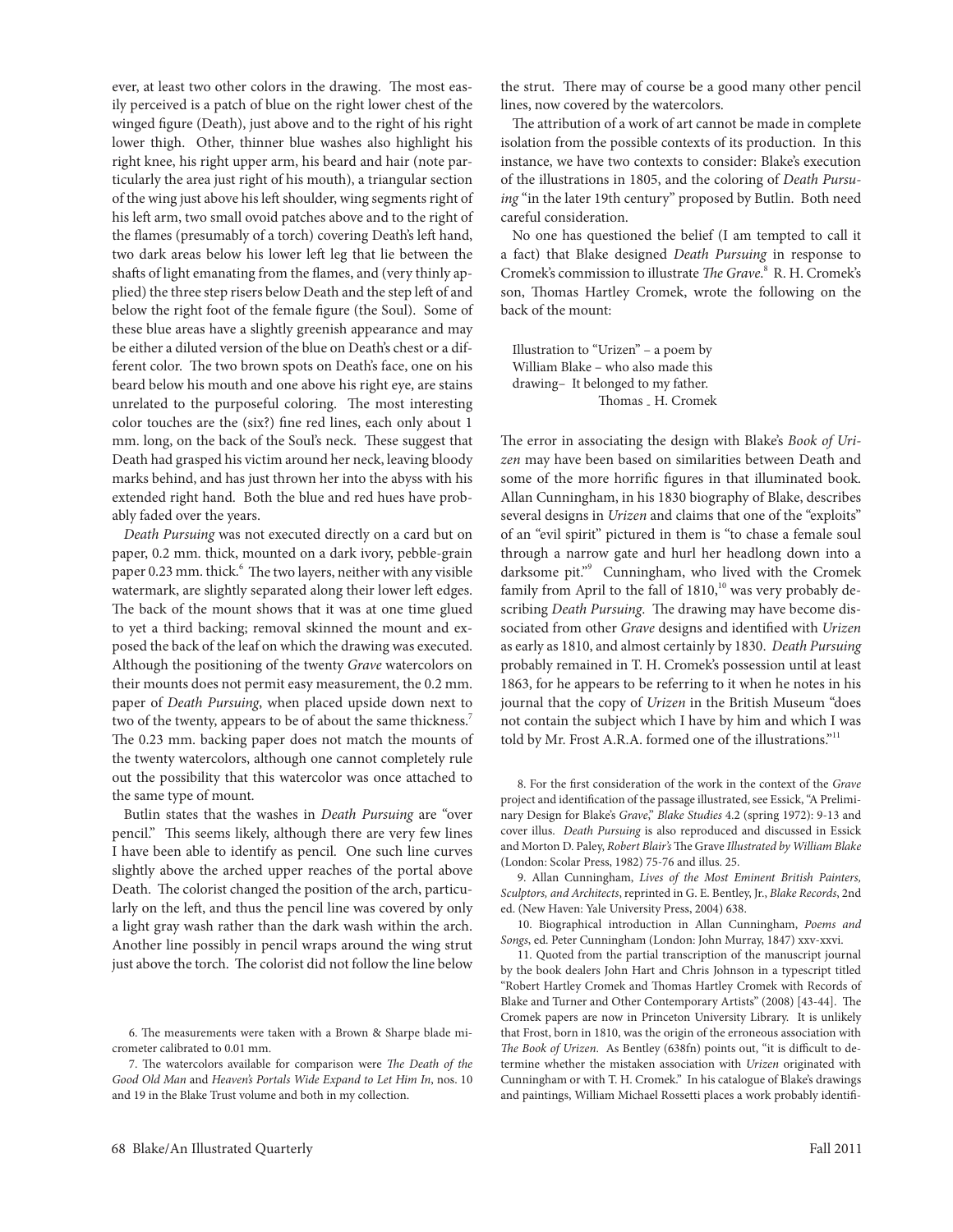As Butlin notes, *Death Pursuing the Soul through the Avenues of Life* is listed under that title as number "11" of fifteen designs in Cromek's first prospectus, dated "Nov. 1805," for his edition of *The Grave*. 12 This, I believe, is a key document for considering the issue of attribution. All the other fourteen designs listed, with the possible exception of an untraced drawing for "A characteristic Frontispiece," are known as colored drawings, or at the very least as a monochrome wash drawing.13 If *Death Pursuing* came into Cromek's hands as nothing more than a pencil drawing, it would have been the only design selected on the basis of a work in that medium alone. In spite of the outré (and for some tastes even "disgusting") features of the image, Cromek may have chosen the design for inclusion in his first prospectus because it might appeal to the public taste for the gothic, but for him to have done so on the basis of a pencil drawing alone is surprising. It would also have been a little odd for Cunningham so readily to describe *Death Pursuing* as part of (rather than a preliminary for) *The Book of Urizen* if the drawing had existed only as a pencil sketch rather than a more finished design, like those in all copies of *Urizen*.

As I mentioned earlier, it is difficult to see much pencil drawing underlying the washes in *Death Pursuing*. Fortunately, Blake's preliminary sketches for his *Grave* designs, and the under-drawing in pencil noted (but not described in any detail) by Butlin for seventeen of the twenty watercolors, offer some clues about *Death Pursuing* when it existed only as a pencil drawing. The visible under-drawing in the seventeen watercolors is not extensive, although here again we can assume that some lines are covered with watercolors or pen-and-ink work.14 As in *Death Pursuing*, pencil work is most visible where the overlying pen-and-ink lines or washes stray from the under-drawing. The sides of the background doorway in *Christ Descending into the Grave* and a few lines of radiance above Christ's head seem to be in pencil. Two of the latter were ignored by Blake when he drew over most of these lines in pen and ink. some lines defining the ruffled hem of Christ's garment, also not followed by the pen, are pencil. One or two pencil strokes right of the man's waist and left hip in *Prone on the Lonely Grave—She Drops* show that Blake moved these motifs slightly to the left when he drew them in pen and ink. There are a few sketchy pencil lines defining cloud outlines, and some odd pencil strokes on the man's upper left chest, in *Whilst Surfeited upon Thy Damask Cheek*. Other designs in the group of seventeen show similar odd bits of pencil work, including the bottom edge of the cloth covering the bed in *The Soul Hovering over the Body Reluctantly Parting with Life*, cloud outlines and the decorations at the top of the columns in *Heaven's Portals Wide Expand to Let Him In*, and lines of radiance and shading on the base of the doorway and its posts and lintel in *Death's Door*. All in all, the under-drawing that can be seen in these watercolors is sparse and sketchy.

Most of the extant preliminary pencil drawings for the *Grave* watercolors are little more than quick sketches, first thoughts on paper.15 significantly, none of these sketches, unlike *Death Pursuing*, has a provenance leading back to either R. H. or T. H. Cromek. Many are traceable to Frederick Tatham, who very probably acquired them from Catherine Blake, who inherited them from her husband. Apparently Blake supplied the elder Cromek only with the washed or colored drawings and retained the preliminaries; this would have been standard procedure for commissioned work. Only the sketch for *The Soul Hovering over the Body Reluctantly Parting with Life* includes indications of the figures' facial features, but varies in several major respects (e.g., the position, configuration, and costuming of the man's body) from the watercolor. Even if the pencil drawing lying beneath the washes of *Death Pursuing* had been developed as fully as the sketch for *The Soul Hovering*, the colorist (whether Blake or someone else) created most of what we now see. Death's face is carefully detailed with very small brushstrokes; it is highly unlikely that the colorist was merely following pencil lines. The freely drawn lines defining the Soul's dangling hair and flames covering Death's left hand appear to have been executed with pen and ink alone. The act of coloring was also an act of composition.

Apparently another reason for Butlin's sense that *Death Pursuing* "stands out" from the *Grave* watercolors is the "rather heavy manner" of the "washes," a manner "uncharacteristic of Blake's own hand." I suspect that any such labored handling is most apparent in Death's face and body; the rest of the composition, including the personified Soul, does not seem at all heavy to me. The *Grave* watercolors, all referred to as "finished" by Butlin, exhibit a wide range of styles, techniques, and levels of finish. Indeed, one could claim that several of the watercolors stand out from their companions on stylistic

able as *Death Pursuing* in the possession of the london dealer Francis Harvey by 1863; see Alexander Gilchrist, *Life of William Blake, "Pictor*  Ignotus" (London: Macmillan, 1863) 2: 241, no. 15. Perhaps Cromek lent the drawing to Harvey, or placed it on consignment with him, in the same year in which he described it as a "subject which I have."

<sup>12.</sup> The complete prospectus is reproduced in Bentley 210-12. *Death Pursuing* was excluded when Cromek reduced the number of illustrations to the twelve published in his 1808 edition.

<sup>13.</sup> I can find only monochrome washes in *The Counseller, King, Warrior, Mother and Child in the Tomb*, described by Butlin as "pen, ink and watercolour over pencil" (no. 4 in the Blake Trust volume). It is quite possible that the "characteristic Frontispiece" is the design used on the title page of Cromek's edition (Butlin's no. 1) or, less probably, *The Grave Personified* (no. 13) or *Our Time Is Fix'd and All Our Days Are Number'd!* (no. 18). These three are among the nineteen *Grave* watercolors discovered in 2001; none is listed in the first prospectus.

<sup>14.</sup> My comments on pencil lines are based principally on the enlargements in the *William Blake Archive*.

<sup>15.</sup> These are nos. 614, 615, 619, 621, 623, 624 recto and verso, 625, 629, 632, 634, and 636 in Martin Butlin, *The Paintings and Drawings of William Blake*, 2 vols. (New Haven: Yale University Press, 1981), pls. 851, 852, 854, 856, 857, 859-65. some of these preliminary sketches are not known to have been developed further. Eight of the preliminary drawings for the watercolors are reproduced in the Blake Trust publication.